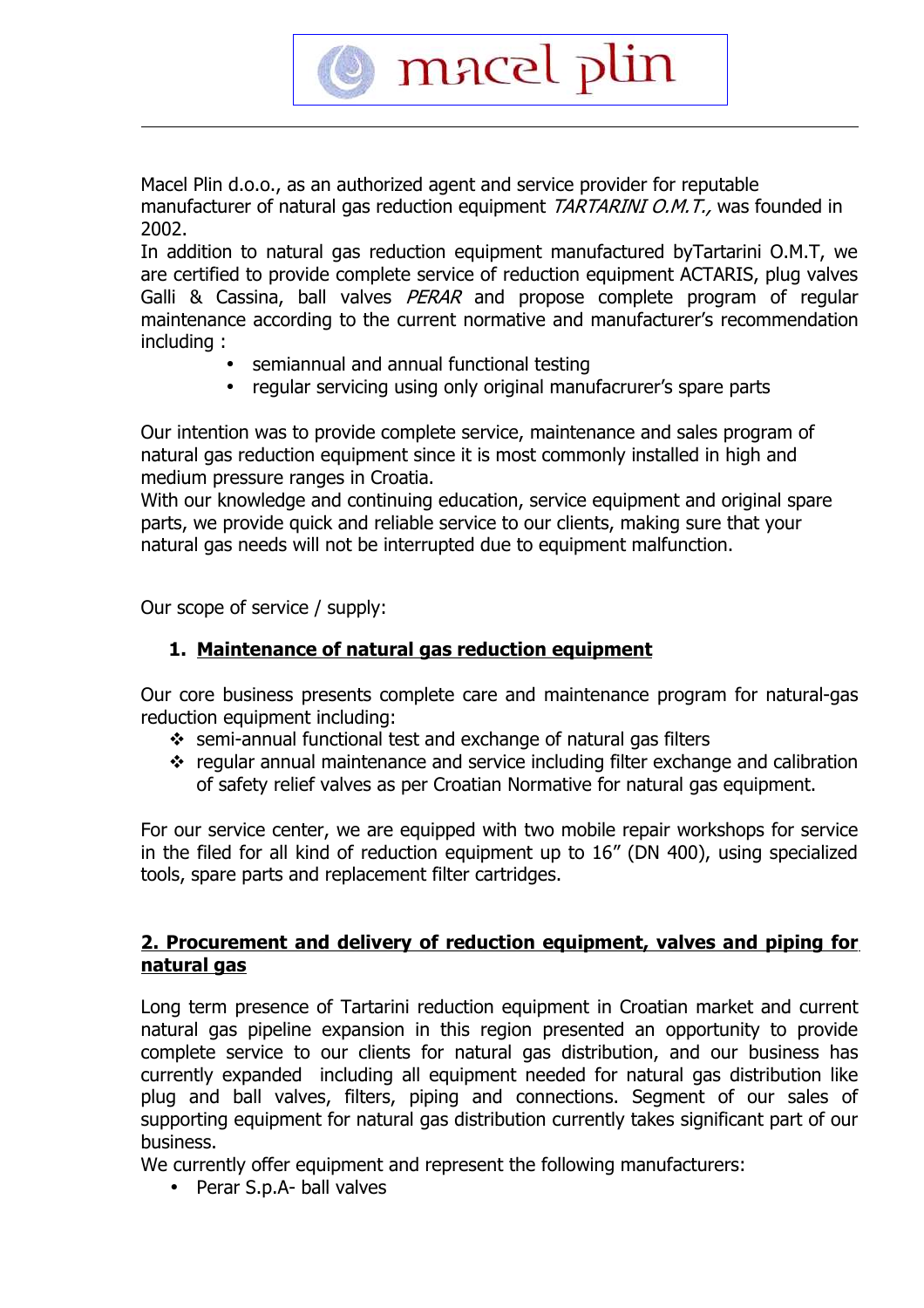- Galli & Cassina- plug valves
- Forain filter separators and coalescers
- Tecno Filtri- filter cartridges for natural gas filtration
- ZUNT Italiana- monolithic insulating joints

### **3. Reconstruction of Natural Gas reduction/metering stations and delivery of pre-assembeled stations on the skid**

In addition to service and maintenance of existing natural gas reduction equipment, if there is a need for equipment replacement due to the old age, capacity or technology requirements, we offer complete solution that can match your current natural gas needs and budget, ensuring that your production or distribution of natural gas satisfies your requirements.

Our support includes proposal, design and delivery of reduction equipment or complete stations already pre-assembled on the skid, easily connectiong to your existing pipelines. Our service personell is fully equipped and has certification for TIG and REL welding to install delivered equipment on your site.

We have already supplied completed stations to local distributors and local businesses lile PIK Rijeka, Energo-Rijeka ( MRS Mlaka and MRS Kostrena), underground reductions stations to Komunalac Koprivnica and others.

# **4. Maintenance and delivery of natural gas filling stations (CNG)**

Our lattest program in addition to maintenance of compressors for natural gas used in CNG filling stations.

we are proud to announce our partnership with ASPRO-Italy and currently have two major projects in progress for natural gas filling stations- equipment delivery, installation and start-up for public companies which will fill the busses for public transportation in Zagreb and Rijeka.

We hope that after this initial programs, other public or private investors will recognize the feasibility and benefits of natural gas as the fuel alternative and start seriously considering it's development in this region.

# **5 . Other services**

We offer additional services:

- o Annual calibration of safety relief valves
- o Maintenance of plug and ball valves manufactured by Galli & Cassina and Perar
- o Pilot connections to regulators and shut-off devices, start-up procedures and set up of reduction equipment according to the manufacturer's specifications
- o Service and maintenance of reduction equipment of other manufacturers like Actaris/Rombach, Specijalna Oprema, Ina and others

### **6 . Our personell**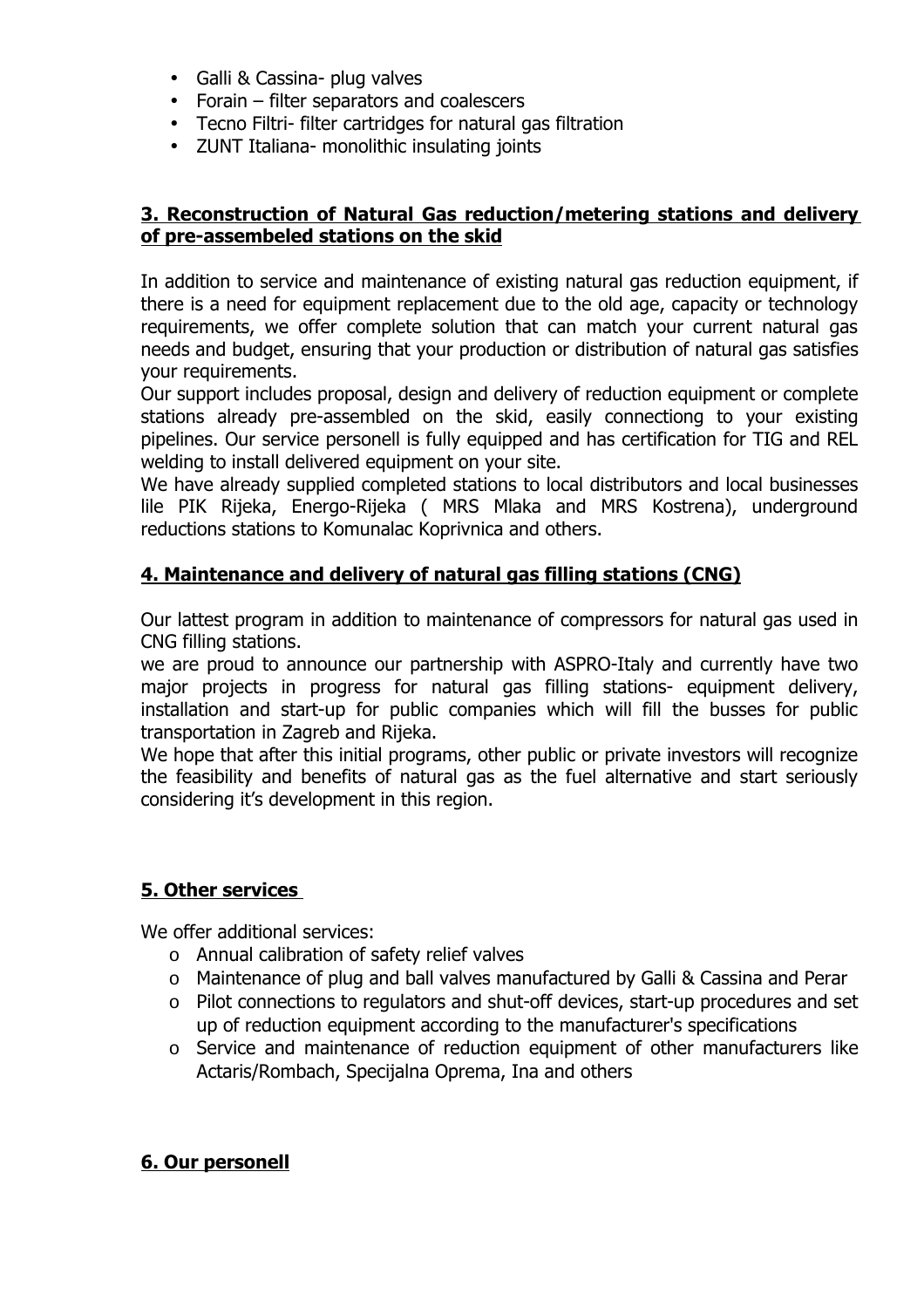This company could not achieve its todays standing in the market without it's personnel and service technicians which are continuosly being educated athe the factories and R&D offices of our main suppliers, showing initiative in finding new solutions and technologies to find better and complete solutions for your needs in natural gas applications.

Our current staff is composed of two engineers, three service technicians, procurement specialist, Accounting department and Operating manager.

| PLINACRO LTD<br>State Natural Gas Transportation System | Procurement of equipment for natural gas<br>regulation, transportation and filtration for<br>National Pipeline:<br>Pula -Karlovac<br>Slobodnica- D. Miholjac<br>Gas pipeline Lika- Dalmatia |
|---------------------------------------------------------|---------------------------------------------------------------------------------------------------------------------------------------------------------------------------------------------|
|                                                         | Procurement and delivery of piping and piping<br>connection material<br>Annual calibration and inspection of safety                                                                         |
|                                                         | relief valves                                                                                                                                                                               |
|                                                         | Regular maintenance of plug & ball valves                                                                                                                                                   |
|                                                         | Sale of piping material                                                                                                                                                                     |
| <b>MONTER SM</b>                                        | Joint venture projects in natural gas pipeline<br>constructions                                                                                                                             |
| Local natural gas Distributors in region                |                                                                                                                                                                                             |
| Zagreb City Gas company (GPZ)                           | Procurement of equipment for natural gas<br>regulation, transportation and filtration                                                                                                       |
|                                                         | Annual calibration and inspection of safety<br>relief valves                                                                                                                                |
| Energo d.o.o. Rijeka                                    | Procurement of equipment for natural gas<br>regulation, transportation and filtration                                                                                                       |
|                                                         | Annual calibration and inspection of safety<br>relief valves                                                                                                                                |
| Plinara Pula                                            | Procurement of equipment for natural gas<br>regulation, transportation and filtration                                                                                                       |
|                                                         | Annual calibration and inspection of safety<br>relief valves                                                                                                                                |
| <b>EVN Croatia</b>                                      | Procurement of equipment for natural gas<br>regulation, transportation and filtration                                                                                                       |
| <b>Industry</b>                                         |                                                                                                                                                                                             |
| KRAŠ – Zagreb                                           | Annual calibration and inspection of safety                                                                                                                                                 |
| Pliva                                                   | relief valves<br>Procurement of equipment for natural gas                                                                                                                                   |
| <b>HEP</b>                                              | regulation, transportation and filtration                                                                                                                                                   |
| Energometan                                             | Annual mainternance of natural gas reduction<br>equipment                                                                                                                                   |

### **7. Major completed contracts**